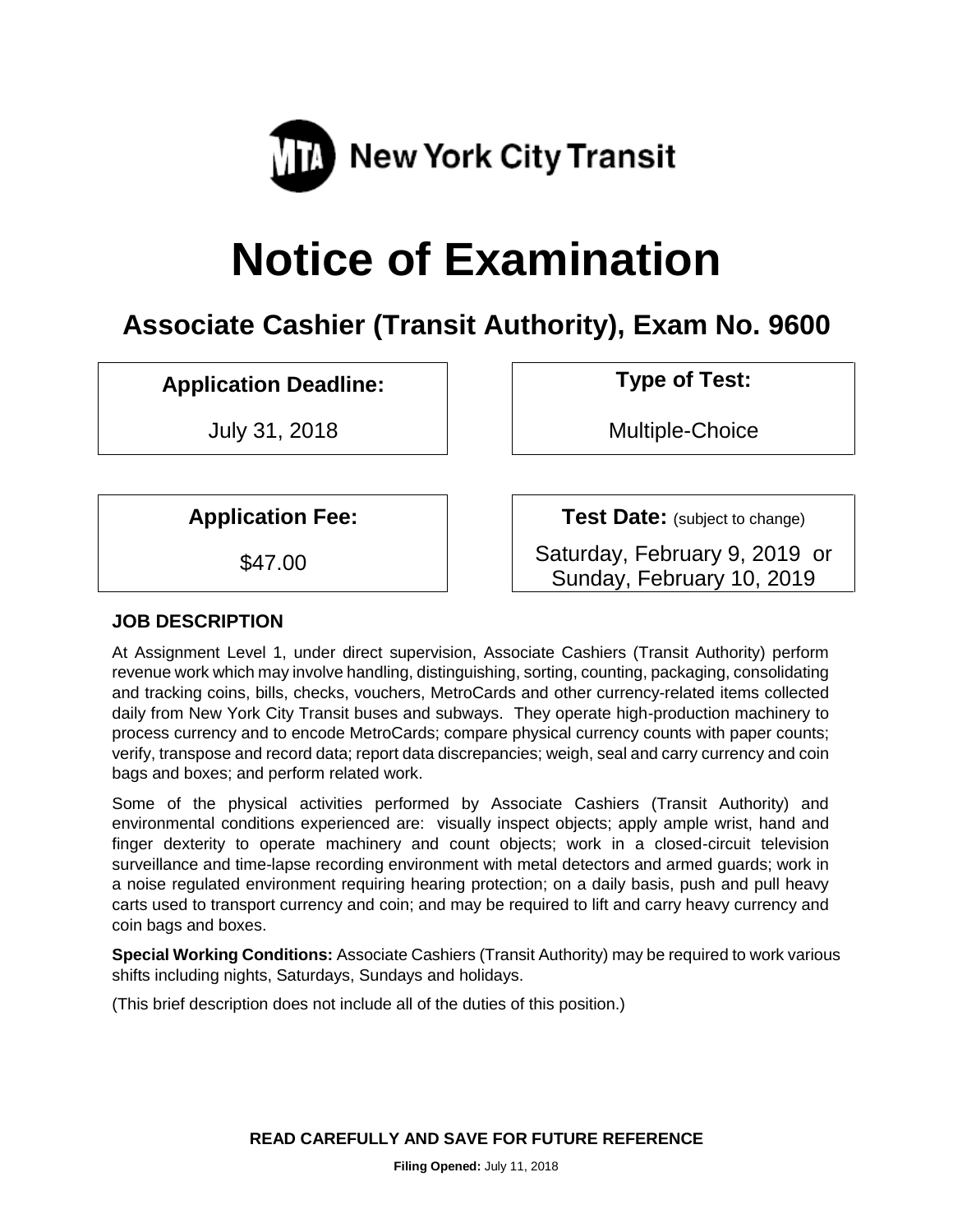# **SALARY AND BENEFITS**

The current minimum salary is \$31,911 per annum. Upon completion of two years employment, the salary will increase to \$36,697 per annum. All rates are subject to change. There are two assignment levels within this class of positions. Appointments will be made to Assignment Level I. After appointment, employees may be assigned to the higher level at the discretion of the agency. These rates are subject to change. The benefits of this position include, but are not limited to, night and weekend salary differentials, paid holidays, vacation and sick leave, a comprehensive medical plan and a pension plan.

# **HOW TO QUALIFY**

**Education and Experience Requirements:** By the **last day of the Application Period,** you must meet the following requirements:

1. Two years of full-time experience processing currency in a large-sum money room involving the operation of high-production currency processing machinery; or

2. Two years of full-time experience processing currency in a full-service currency processing institution, including night-drop deposit processing, ATM processing, and proofing or cash/coin vault processing; or

3. A four year high school diploma or its educational equivalent and one year of the experience described in (1) or (2) above.

You are responsible for determining whether you meet the qualification requirements for this examination prior to submitting the *Application*. You may be given the multiple-choice test before we determine if you meet the qualification requirements. If you are marked "Not Qualified," your application fee will **not** be refunded and you will **not** receive a score.

# **REQUIREMENTS TO BE APPOINTED**

**Residency:** New York City residency is not required for this position

**English Requirement:** You must be able to understand and be understood in English.

**Proof of Identity:** Under the Immigration and Reform Control Act of 1986, you must be able to prove your identity and your right to obtain employment in the United States prior to employment with MTA New York City Transit.

#### **HOW TO OBTAIN AN APPLICATION**

During the application period, you may obtain an *Application* for this examination online at <http://mta.info/nyct/hr/appexam.htm> or in person at the MTA Exam Information Center as indicated below.

**MTA Exam Information Center:** Open Monday through Friday, from 9 AM to 3 PM, in the lobby at 180 Livingston Street, Brooklyn, New York. Directions: take the A, C, F or R trains to the Jay Street-Metro Tech Station, or the 2, 3, or the G train to the Hoyt Street Station.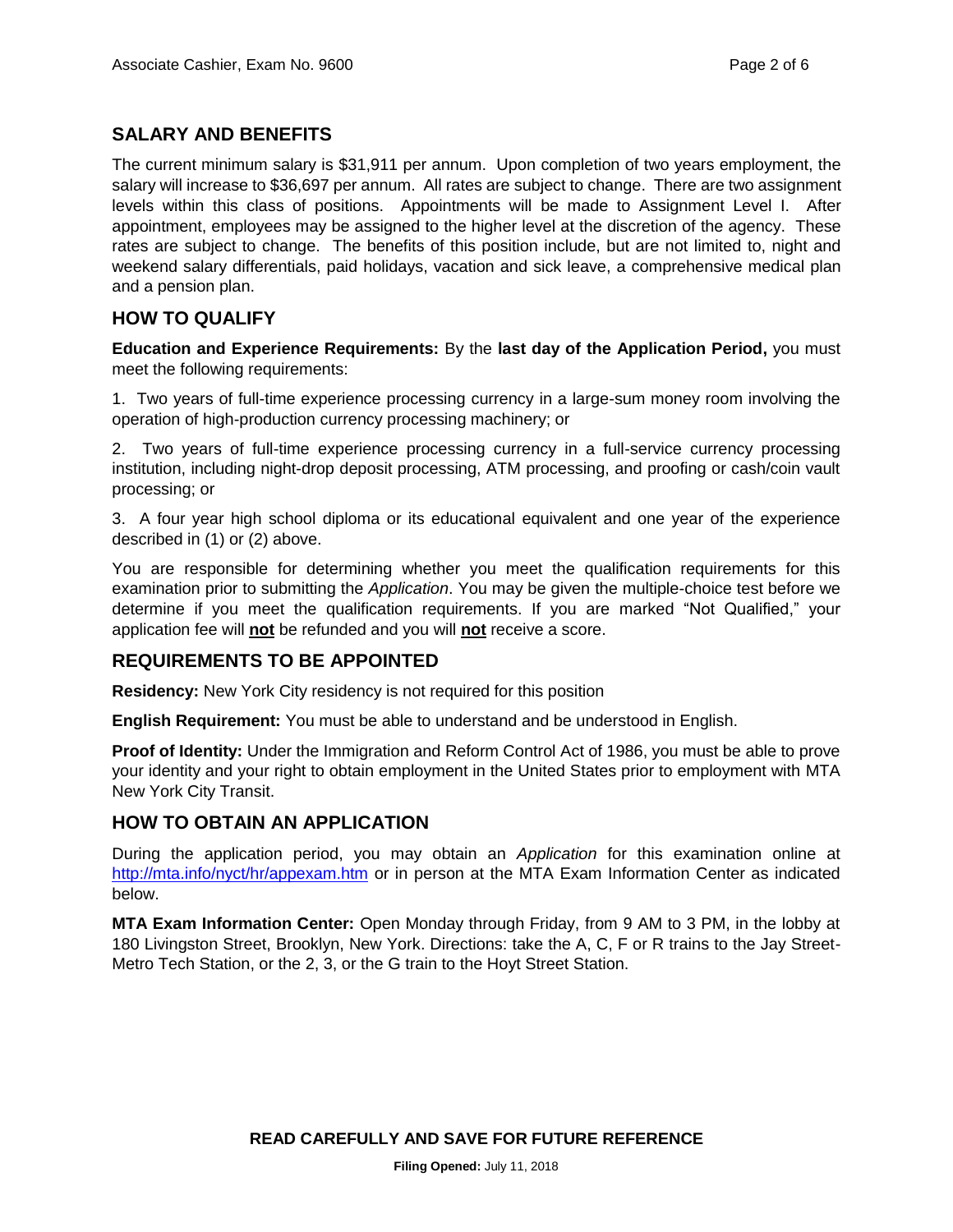# **REQUIRED FORM(S)**

- 1. **Application:** Make sure that you follow all instructions included with your *Application*, including payment of fee. Save a copy of the instructions for future reference.
- 2. **Education and Experience Test Paper:** Write your social security number in the box at the top of the cover page, and the examination title and number in the box provided. This form must be filled out completely and in detail for you to receive your proper rating. Keep a copy of your completed Education and Experience Test Paper for your records.
- 3. **Foreign Education Fact Sheet (required only if you need credit for your foreign education for this examination):** If you were educated outside the United States, you must have your foreign education evaluated to determine its equivalence to education obtained in the United States. The services that are approved to make this evaluation, as well as instructions on how to submit this evaluation are listed in the *Foreign Education Fact Sheet* included with your application packet. When you contact the evaluation service, ask for a "document-by-document" (general) evaluation of your foreign education.

# **HOW TO SUBMIT AN APPLICATION AND PAY THE APPLICATION FEE**

If you believe you meet the requirements in the "How to Qualify" section, you **must** apply by mail. MTA New York City Transit will **not** accept applications in person.

#### **Applications by Mail must:**

- 1. Include all of the required forms, as indicated in the "Required Forms" section above.
- 2. Be postmarked by the last day of the application period.
- 3. Be mailed to the address in the "Correspondence" section of this notice.
- 4. Include the appropriate fee in the form of a money order.

#### **The Money Order (Postal Money Order Preferred) must:**

- 1. Be made payable to MTA New York City Transit.
- 2. Be valid for one year.
- 3. Have the following information written on it: your name, home address, the last four digits of your social security number, and the exam title and exam number.

Save your money order receipt for future reference and proof of filing an *Application*.

#### **Cash and personal checks will not be accepted**.

**Application Fee:** This fee is generally non-refundable. Under special circumstances, you may be entitled to a refund. You should refer to the Department of Citywide Administrative Services (DCAS) Exam Regulations to determine if you are entitled to a refund prior to requesting one. You can refer to the bottom of the last page of this Notice of Examination for instructions on how to obtain a copy of the DCAS Exam Regulations.

# **HOW TO SUBMIT AN APPLICATION WHEN REQUESTING A FEE WAIVER**

Applicants who wish to request a Fee Waiver must obtain an *Application* in person at the MTA Exam Information Center as indicated above and must submit the *Application* and required forms by mail to the address in the Correspondence section below **by the last day of the application period**.

MTA New York City Transit will not accept applications in person. Additional information on how to request an application fee waiver is available with the *Application.*

#### **READ CAREFULLY AND SAVE FOR FUTURE REFERENCE**

**Filing Opened:** July 11, 2018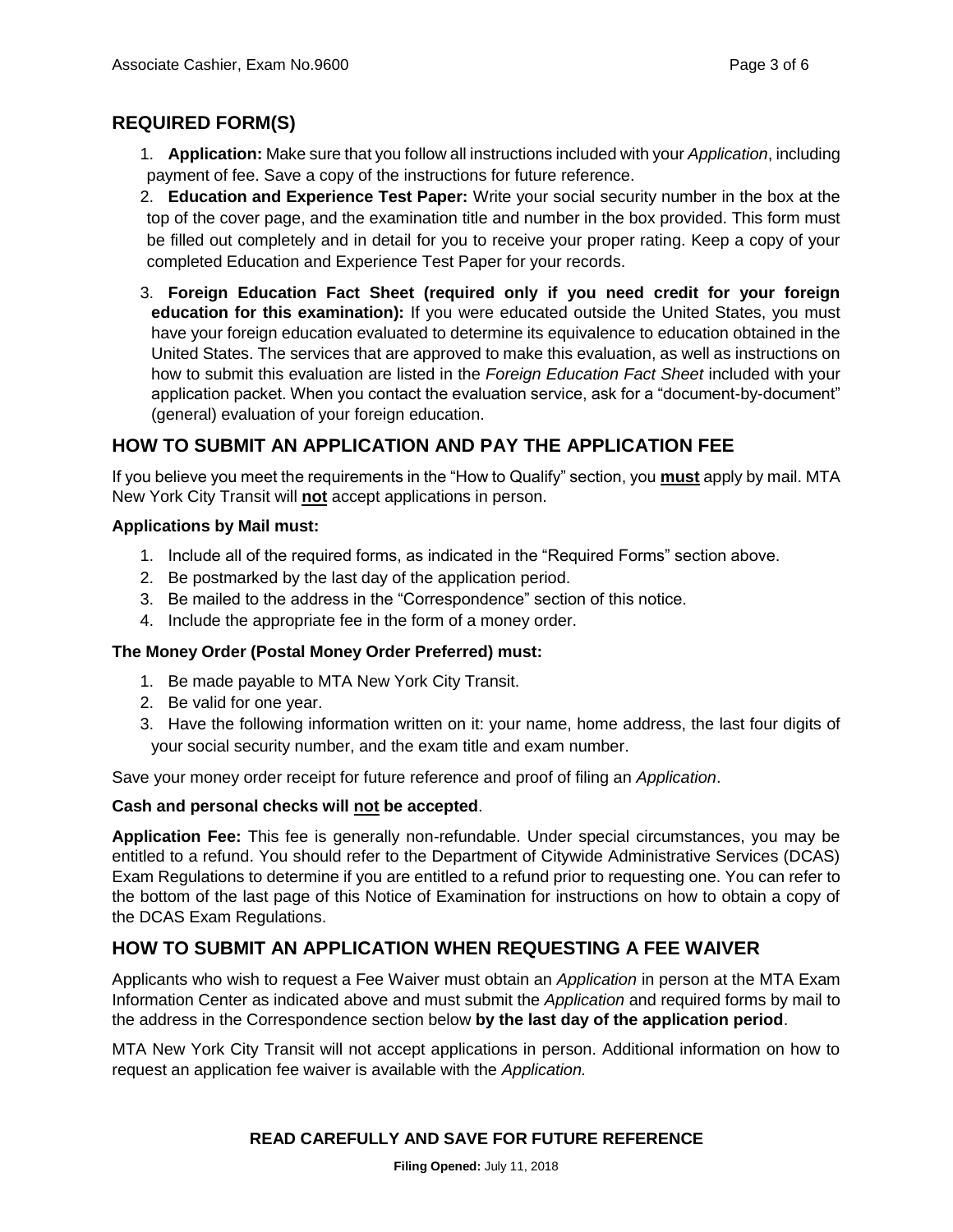# **ADMISSION LETTER**

An *Admission Letter* will be mailed to you about 10 days before the first date of the multiple-choice test. If you do not receive an *Admission Letter* at least 4 days before this date, you may obtain a duplicate letter at the MTA Exam Information Center (as indicated above). A paper copy of the *Admission Letter* is your ticket for admission to the test.

# **THE TEST**

You will be given a competitive multiple choice test. A score of at least 70% is required to pass this test. Your score on this test will determine your place on the eligible list.

Veterans' or Disabled Veterans' Credit will be granted only to eligible passing candidates who request that they be applied. Veterans' or Disabled Veterans' Credit should be requested at the time of application, but **must** be requested before the date the eligible list is established. Claims for Veterans' or Disabled Veterans' Credit cannot be made once the eligible list is established.

The multiple-choice test may include questions on the ability to count currency-related items and the ability to perform basic arithmetic calculations; the ability to transpose, record and confirm the accuracy of currency-related alphanumeric data; the ability to track and sort various currency-related materials; the ability to follow policies and procedures, including safety practices and operating guidelines; and other related areas.

# **TEST ADMINISTRATION GUIDELINES**

**Warning:** You are not permitted to enter the test site with cellular phones, smart watches, beepers, pagers, cameras, portable media players, or other electronic devices. Calculators are permitted; however they must be hand-held, battery or solar-powered, numeric only. Calculators with functions other than addition, subtraction, multiplication and division are prohibited. Electronic devices with an alphabetic keyboard, word processing, or data recording capabilities, such as planners, organizers, etc., are prohibited. If you use any of these devices in the testing site building at any time before, during, or after the test, you may **not** receive your test results, your test score may be nullified, and your application fee will **not** be refunded.

You may not have any other person, including children, present with you while you are being processed for or taking the test, and no one may wait for you inside of the test site while you are taking the test.

**Required Identification: You are required to bring one (1) form of valid (non-expired) signature and photo bearing identification to the test site**. The name that was used to apply for the exam must match the first and last name on the photo ID. A list of acceptable identification documents is provided below**. If you do not have an acceptable ID, you may be denied testing.** Acceptable forms of identification (bring one) are as follows: State issued driver's license, State issued identification card, US Government issued Passport, US Government issued Military Identification Card, US Government issued Alien Registration Card, Employer ID with photo, or Student ID with photo.

**Leaving:** You must leave the test site once you finish the test. If you leave the test site after being fingerprinted but before finishing the test, you will not be permitted to re-enter. If you disregard this instruction and re-enter the test site, you may not receive your test results, your test score may be nullified, and your application fee will not be refunded.

**READ CAREFULLY AND SAVE FOR FUTURE REFERENCE**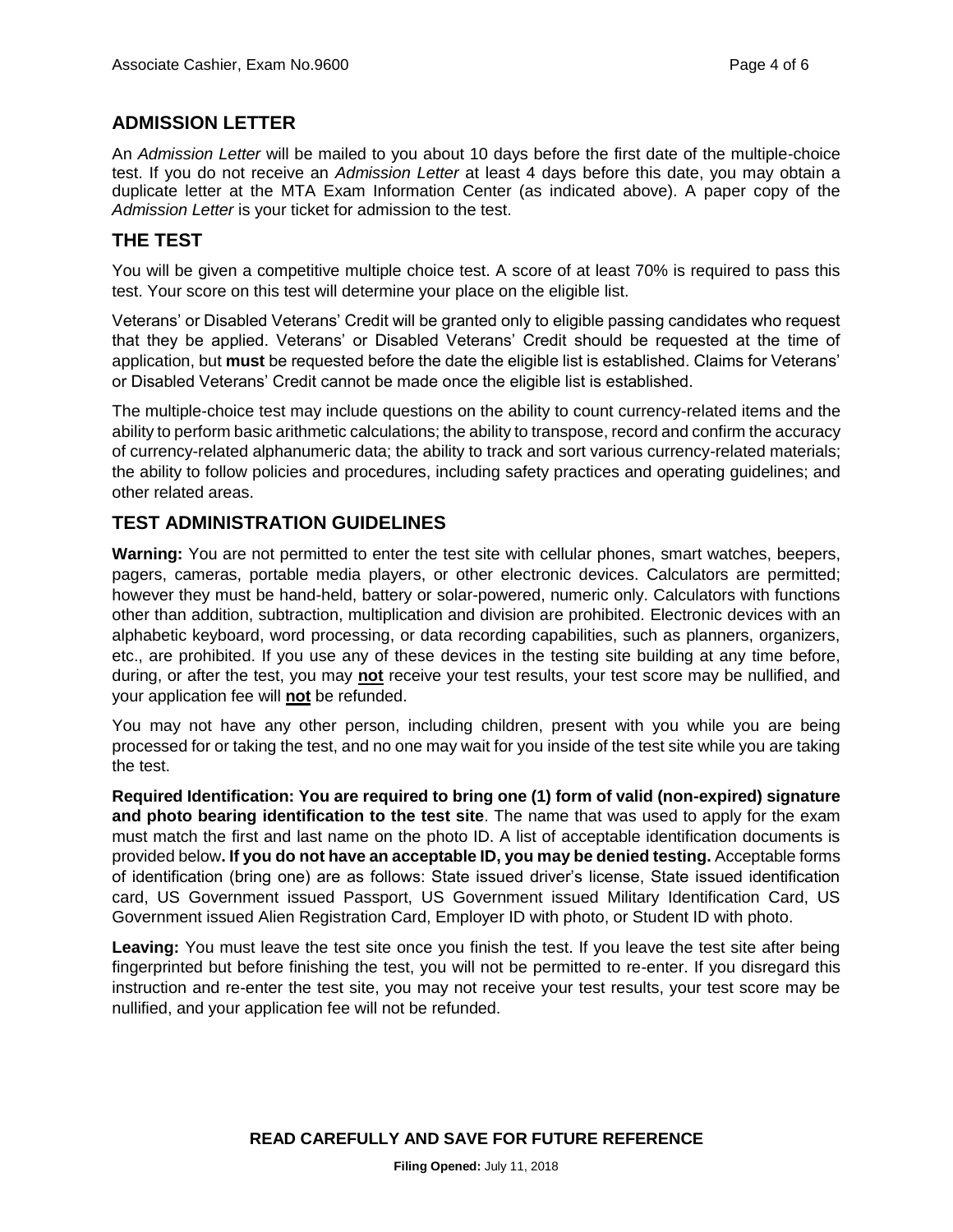# **THE TEST RESULTS**

If you pass the multiple-choice test, your name will be placed in final score on an eligible list and you will be given a list number. You will be notified by mail of your test results. If you meet all requirements and conditions, you will be considered for appointment when your name is reached on the eligible list.

# **SPECIAL ARRANGEMENTS**

**Special Test Accommodations:** If you plan to request special testing accommodations due to disability or an alternate test date due to your religious belief, follow the instructions included with your *Application* and mail your request to the address found in the "Correspondence" section below no later than 30 days prior to the first scheduled test date.

**Make-Up Test:** You may apply for a make-up test if you cannot take the Multiple-Choice test on the scheduled date for any of the following reasons:

- 1. Compulsory attendance before a public body;
- 2. On-the-job injury or illness caused by municipal employment where such applicant is an officer or employee of the City;
- 3. Absence from the test within one week after the death of a spouse, domestic partner, parent, sibling, child, or child of a domestic partner where you are an officer or employee of the City;
- 4. Absence due to ordered military duty;
- 5. A clear error for which MTA New York City Transit is responsible; or
- 6. A temporary disability, pregnancy-related, or child-birth related condition preventing you from taking the test.

To request a make-up test, mail your request with your documentation of special circumstances to the address found in the "Correspondence Section" below within 60 days of your scheduled test date or make the request within 90 days following termination of your ordered military duty.

# **CORRESPONDENCE**

**Change of Contact Information**: It is critical that you promptly notify MTA New York City Transit of any change to your contact information (telephone number, mailing address and/or email address). You may miss important information about your exam(s) or consideration for appointment, including important information that may require a response by a specified deadline, if we do not have your correct contact information. To update your contact information with MTA New York City Transit, you may:

- 1. Visit us at the MTA Exam Information Center;
- 2. Email us at [examsunit@nyct.com,](mailto:examsunit@nyct.com) with the subject named 'Contact Info Update'; or
- 3. Mail us at the address below, with the words 'Contact Info Update' next to the exam title.

Your request must include your full name, exam title(s), exam number(s) and your old and new telephone numbers, mailing and/or email address.

(Continued)

**READ CAREFULLY AND SAVE FOR FUTURE REFERENCE**